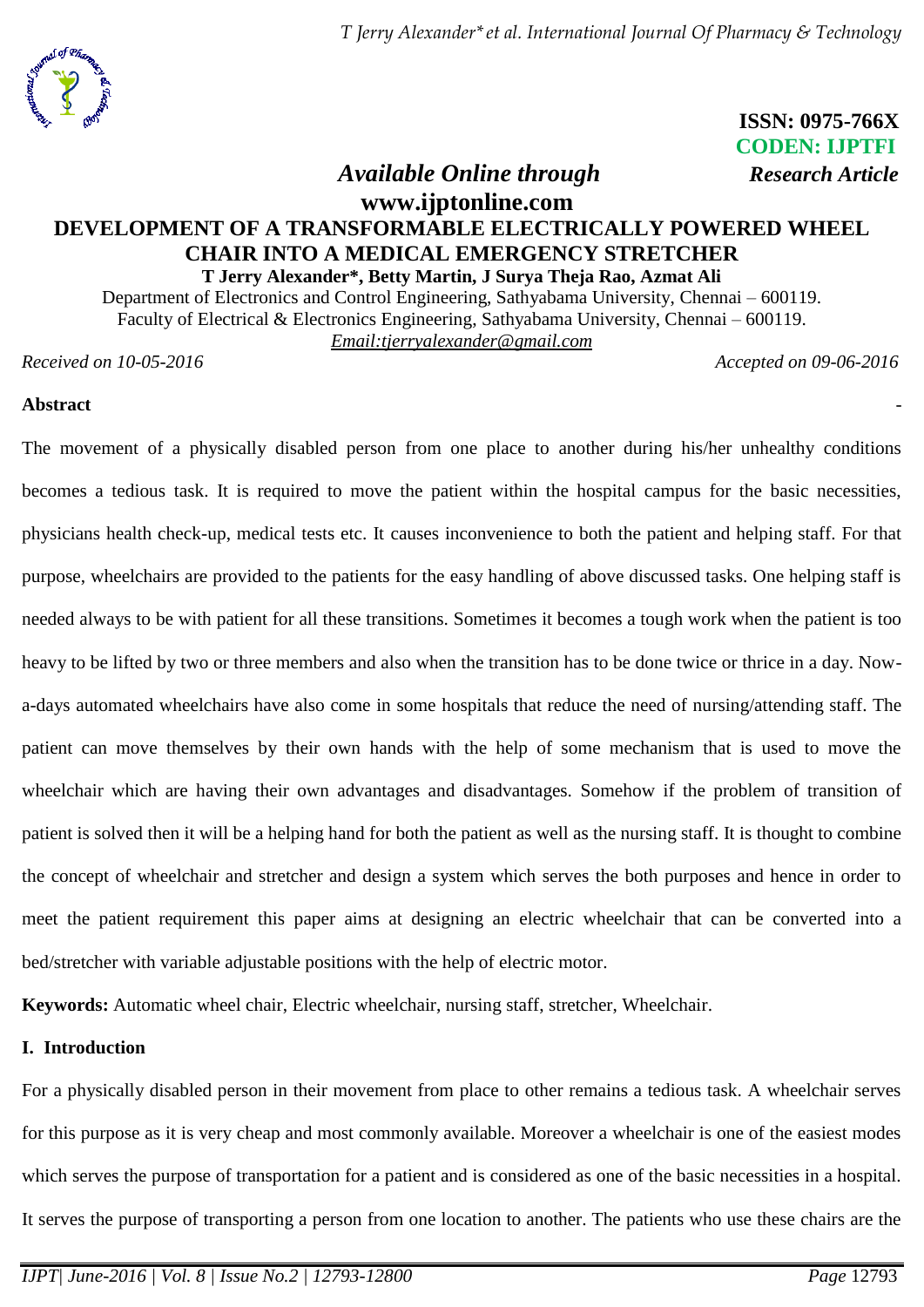#### *T Jerry Alexander\*et al. International Journal Of Pharmacy & Technology*

people who are unable to move completely due to their physical disability/injury in an accident or the weakness caused due to their diseases. These people must alternatively use a wheelchair to move from one place to another. Patients may require movement due to reasons such as to fulfil the basic amenities needs like refreshment, search of fresh air, etc. The patient who is incapable to move due to their diseases needs to move themselves from the wheelchair to the bed or visa-versa for which they require external help.

Many studies showed that 40% of the helpers who helped a physically changed person for their translation from bed to chair and vice-versa and the nursing staff in hospital who helped in shifting the patients are suffering from the back pain and joint pains. Transferring the people from one place to other remains a little easier as long as the patient weighs not too heavy or else it becomes much difficult task. Sometimes there may come a situation in which the patient is kept on the floors in order to change their position so as to carry them again. To tackle this problem many people have designed wheelchairs with various applications which could be converted into a bed or visa-versa using mechanical linkages or with the help of an electrical motor. A slipping mechanism or pulling mechanism is used for lowering the back portion. The safety of these systems depends on the helping hand that how the attendant handles the patient and operates the chair These systems did not eliminate the need for an external help as an attending staff or nurse is required to lower or raise the wheelchair into bed. Then the implementation of hydraulics and pneumatics improved the efficiency as well as eliminated the need of external help.

The hydraulic system requires oil for the operation and proper care was required to store the liquid and also to handle it. Liquid replacement should be done in regular intervals and there comes a chance of making the surrounding places untidy. The pneumatics will need to carry air cylinder which creates noise by heavy air flow though it was proved to be the safest one but due to the bulkiness and heaviness it was dropped.

To overcome the above mentioned problem, the proposed work uses an electrically driven conversion system for the disabled patients. This is even helpful when the patient want to take a nap/sleep by converting the wheelchair to an easy-chair where the person can stop the chair at a particular position where they would feel comfortable. The driving and conversion mechanism is both based on the electric motors. In driving part the motor is put with the gear arrangement to make the speed slow and to give more torque.

#### **Patient Handling:**

The present method of patient handling is discussed here from an accident spot to various stages.

 $\triangleright$  Transferring the patient from the accident spot to stretcher.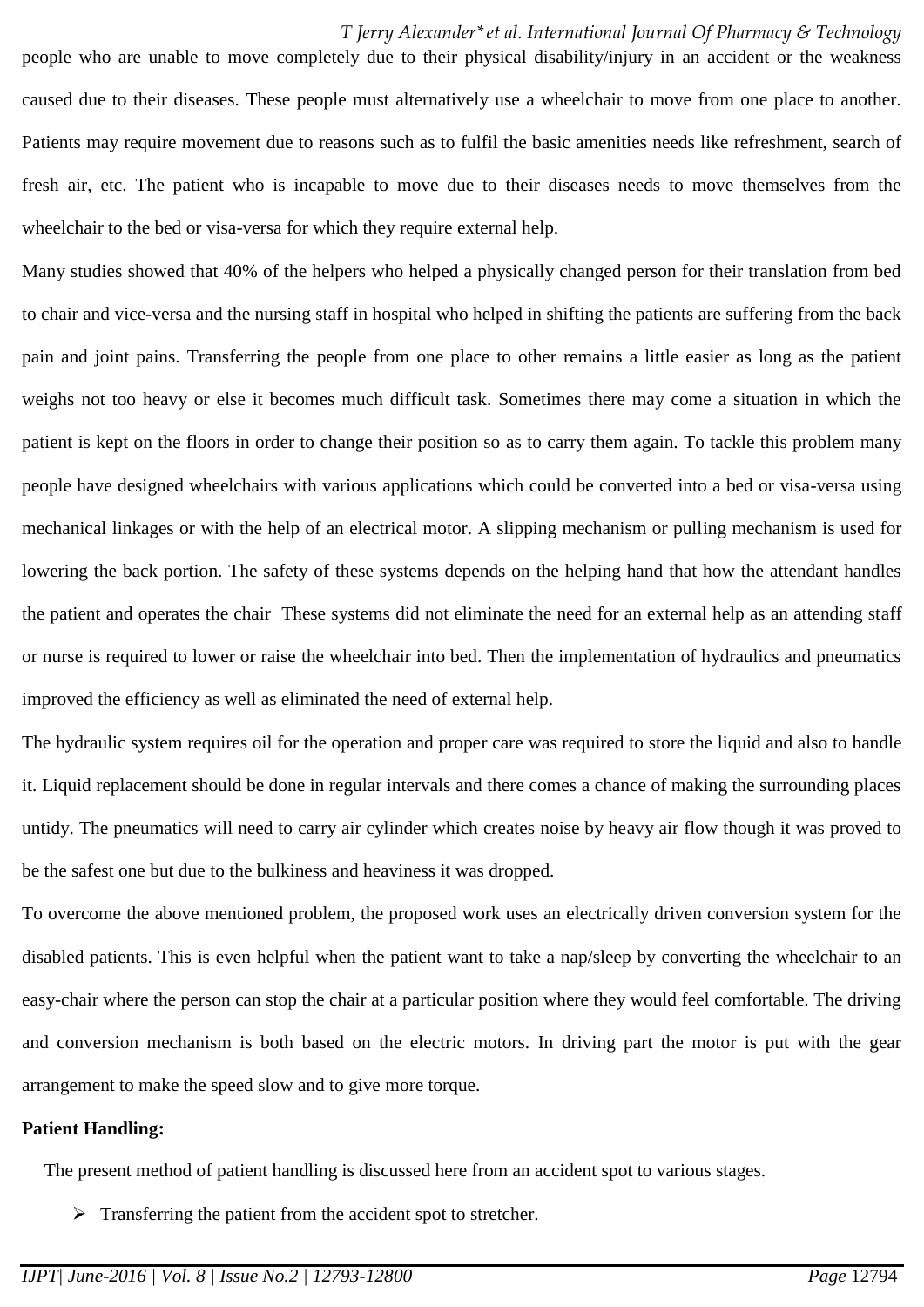*T Jerry Alexander\*et al. International Journal Of Pharmacy & Technology*

- $\triangleright$  From the stretcher to the ambulance vehicle.
- $\triangleright$  From the ambulance vehicle to the hospital stretcher.
- Stretcher to bed at Out Patient Department(OPD).
- ▶ OPD to (Intensive Care Unit) ICU ward bed.
- OPD to health check-up/test centres/lab.
- $\triangleright$  Again back to hospital bed with the help of hospital stretcher.

# **II. Literature Review**

Shubhangi Gondane and M. K. Sonpimple [1] stated that the conversion system should be taken into consideration first and then the other things and hence apart from the hydraulic and any other system, pneumatic system has been employed for the conversion of chair into bed. This work mainly stressed on the comfortability of the patients in the wheel chair either during transportation or at stand still condition. Here the wheelchair seat design was done by the synthesis of mechanism. Also provisions have been made for housing additional accessories that may be helpful for the patients in the case of a medical emergency.

Sreeraag C S et al.[2] mentioned about the concept validation of a wheelchair cum stretcher The main objective was to save the space by using this design. It has an ergonomically designed arm rest and handle for patients' comfortable operation of the wheelchair. Some additional features have also been added for the patients comfort. The priority is also given to the cushioning part and the base on which it is fitted. The comfortability should be given to the patients by using a better cushion and base should be used in such a way that easy folding can be done.

According to Joshi Mohit et al.[3] importance has been given to the driving part of wheelchair and the wheels are powered by dc batteries for its automatic movement. Here focus has been made only on the driving part and hence it required enough powered batteries. The selection of the chair wheel was also given importance as the movement depends a lot on wheels and hence a caster wheel was approached for that.

Conversion system is not made completely automatic. Someone is always needed to help in getting converted into the bed or stretcher and therefore slipping system is used in which back portion is pulled slowly for easy conversion. Rashid Ahmed et al.[4] stated that safety and cost effectiveness is the main factor that should be taken into account and therefore pneumatic system is used instead of dc batteries and hydraulic system. Apart from all the disadvantages that a pneumatic system have like bulkiness, noise generation it assured for the safety issues which are also important and hence proper fabrications of the joints are done with quality material selection.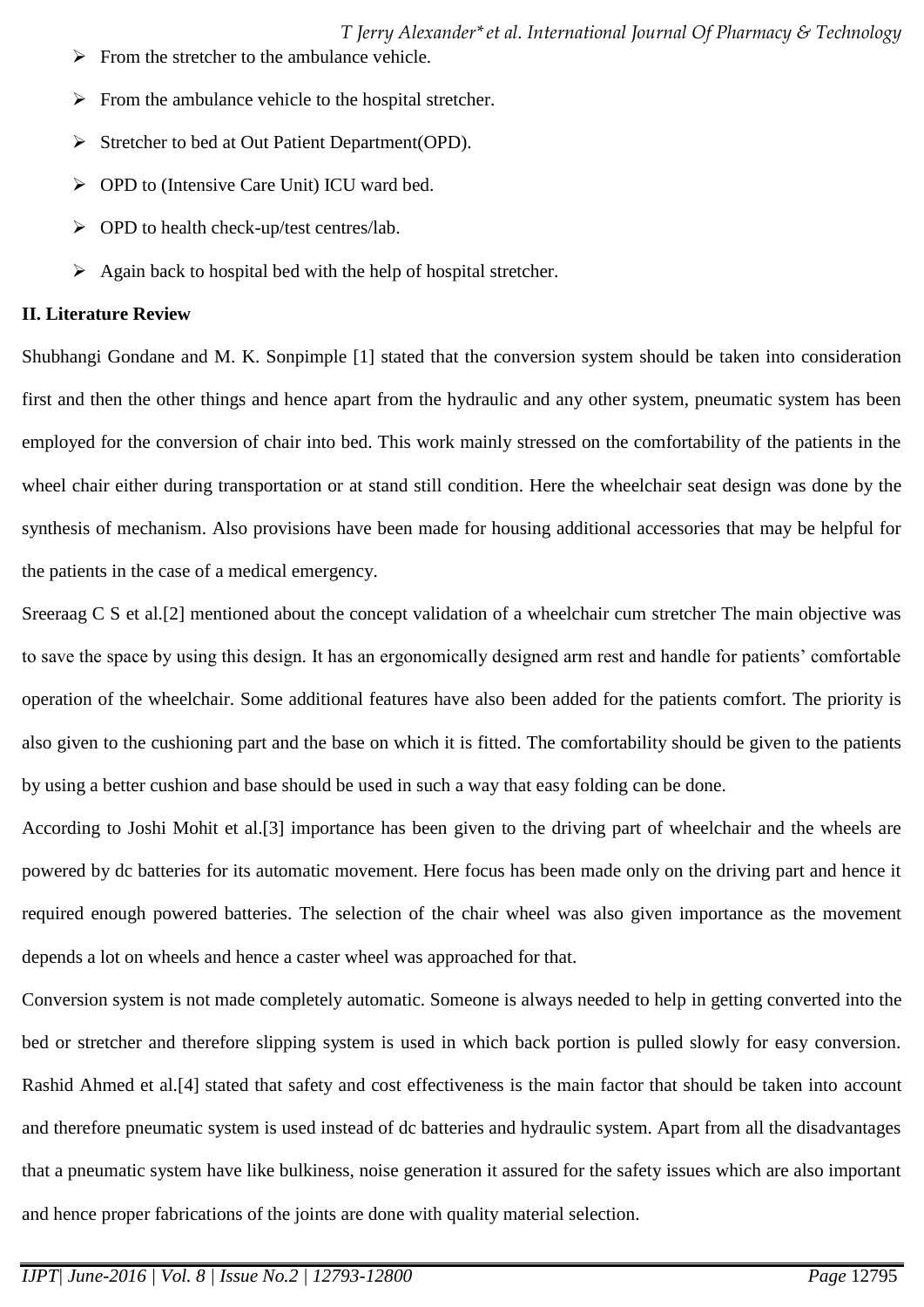#### *T Jerry Alexander\*et al. International Journal Of Pharmacy & Technology*

SV Karankoti et al<sup>[5]</sup> prioritized the comfort level during the conversion system. A patient when being in a very critical condition, any type of small jerk can lead to many problems and hence they have proposed a hydraulic system for the easy and smooth running of wheelchair. It have the benefit over the pneumatic system as for pneumatic it is always necessary to carry the pressure chamber and also in this system there is so much noise generation. Amos Winter[8] stated that mechanical principles helped for better design understanding the centre of gravity location which was very important in designing the wheelchair. The design and construction part has been given more importance. The height and weight of the chair should be in a ratio of 1:1.5 and so called the golden ratio. It is very essential for the proper balance of the chair.

Motorised wheel chair-cum-stretcher done by Rajeev.V.R[6] et al. used joystick used for driving of the wheelchair. This work lacks its application in a particular case when dealing with the paralysed people or disabled people. Here a 26 watt powered dc motor is used in the back and front positions.

Ravikumar Kandasamy[7] et al designed a solar tricycle for handicapped persons by installing the solar panels on the top so that they can use the generated power for driving. This system operation lacks in the situation in the absence of sunlight and also it adds a cost effect to the wheelchair. Addition of the solar plates slightly increments the occupied space and weight of chair.

Ehsanullah Khan et al [9] designed a low cost trolley cum wheel chair and also gave importance to the patient's safety as well as reduced care takers stress in transporting the patients. A wheel chair is stretched into a chair and a trolley is placed adjacent to it with the same height so that easier transferring can be done.

#### **III. Existing System**

In the present situation the wheelchairs are driven automatically by using an electric motor, the wheelchair to stretcher conversion system is done by using hydraulic system or by pneumatic system. In hydraulic driven wheelchair to stretcher conversion system and vice-versa the conversion is done by the hydraulic piston and for this it is required to use hydraulic fluids which are capable of lifting heavy weights and the whole setup looks stingy, large and untidy. For providing automation transducers have to be added, which will convert one signal to the other and thereby this will make the setup more complicated and costly. In pneumatic driven wheel chair to stretcher conversion system and vice-versa, the conversion is done by using pneumatic pressure where the required pressure is supplied with the help of cylinder which contains pressurised gas in it. In this pneumatic system it is always required to carry the cylinder along with the chair-stretcher setup and while in operation, this will create noise due to drop in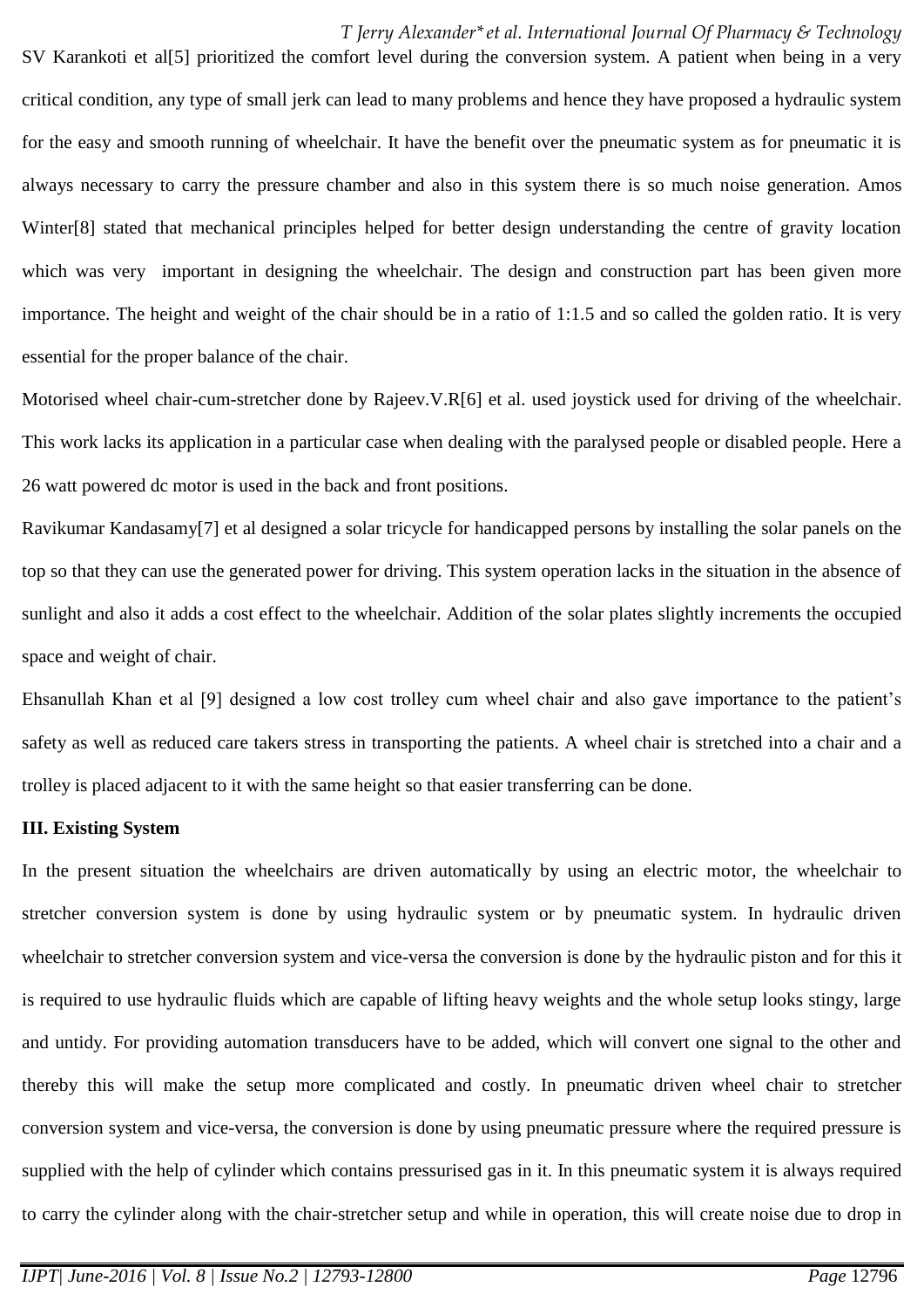*T Jerry Alexander\*et al. International Journal Of Pharmacy & Technology* pressure. Also and for making this system automatic, there is a need for conversion system which will convert the given signal to the pneumatic signal and thereby making system complex and increasing the cost.

### **IV. Proposed System**

In the proposed System the wheelchair to stretcher conversion system is done by using electrical motors. There will be two motors which will convert the given wheelchair to stretcher and vice-versa. One motor is for the foot part and the other is for providing the back support flat such that the wheelchair is converted into a stretcher and the same motors are used for converting this into wheelchair. In this the person may stop the conversion system at any position where the comfortability is felt so that this can also be made altered as an easy-chair.

### **V. Block Diagram**

The block diagram of the proposed system is shown in Fig.1.



# **Fig-1:Block diagram of the proposed system.**

# A.Microcontroller

In this proposed work it is planned to perform the control of wheel chair by using a microcontroller.

A microcontroller is a small low cost [computer](https://en.wikipedia.org/wiki/Computer) built on a single IC chip which contains a processor, memory, and programmable [input/output](https://en.wikipedia.org/wiki/Input/output) peripherals. Normally 8 or 16 bit microcontrollers are being employed as it is commonly available in the market. It has the program memory available in the form of [RAM. The ROM](https://en.wikipedia.org/wiki/Ferroelectric_RAM) and a little portion of RAM are contained on the microcontroller chip. Microcontrollers are the processors that are designed for specific tasks and they find their applications in many automation and other [embedded systems.](https://en.wikipedia.org/wiki/Embedded_system) Microcontrollers are used to control many devices economically.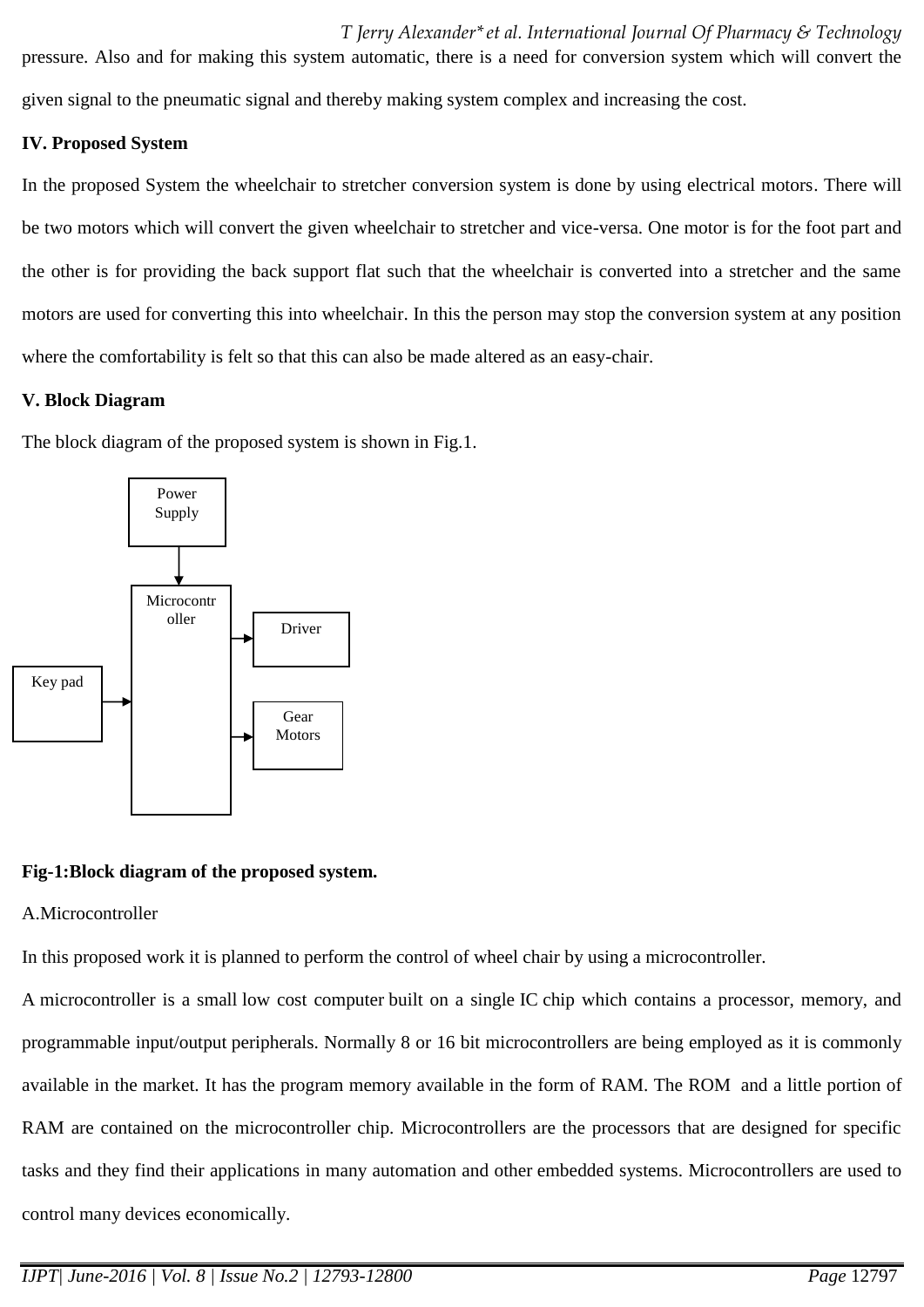A gear motor is a specific type of electrical motor that is designed to produce high output torque while maintaining a low speed. Gear motors can be found in many different applications and are most commonly used. The gear motors can find its applications in various areas like hospital beds, commercial jacks, cranes etc. In this proposed work a dc gear motor is to be used for raising or lowering the patients' bed.

C. Working Mechanism

For navigating the wheel chair there will be a direction key provided which gives the signal to the microcontroller after pressing it. This in turn generates the signal which makes the gear motor to rotate the gears attached to the motor are also attached to the back resting support and to the leg support portion which slowly rotates in the clock wise direction and simultaneously the foot part will rise up after reaching the prescribed position it will stop.

For converting from stretcher to bed the mechanism is similar but the portion of back will move in anti-clock wise direction and the foot will move down wards to make wheel chair position as shown in figure 2. This process of conversion can be stopped anywhere if the patient feels that it is the comfortable position. The whole process works only with the help of gear motors. A reasonable number of gears are used here in order to increase the gear reduction ratio. Increasing the gear has the advantages that its speed reduces so that the conversion system can be done slowly. It also increases the torque of the shaft so that a heavy load can be easily carried. The working sequence is shown in figure 3



 **Fir-2: Conversion Mechanism.**



 **Figure 3.Flow chart of working.**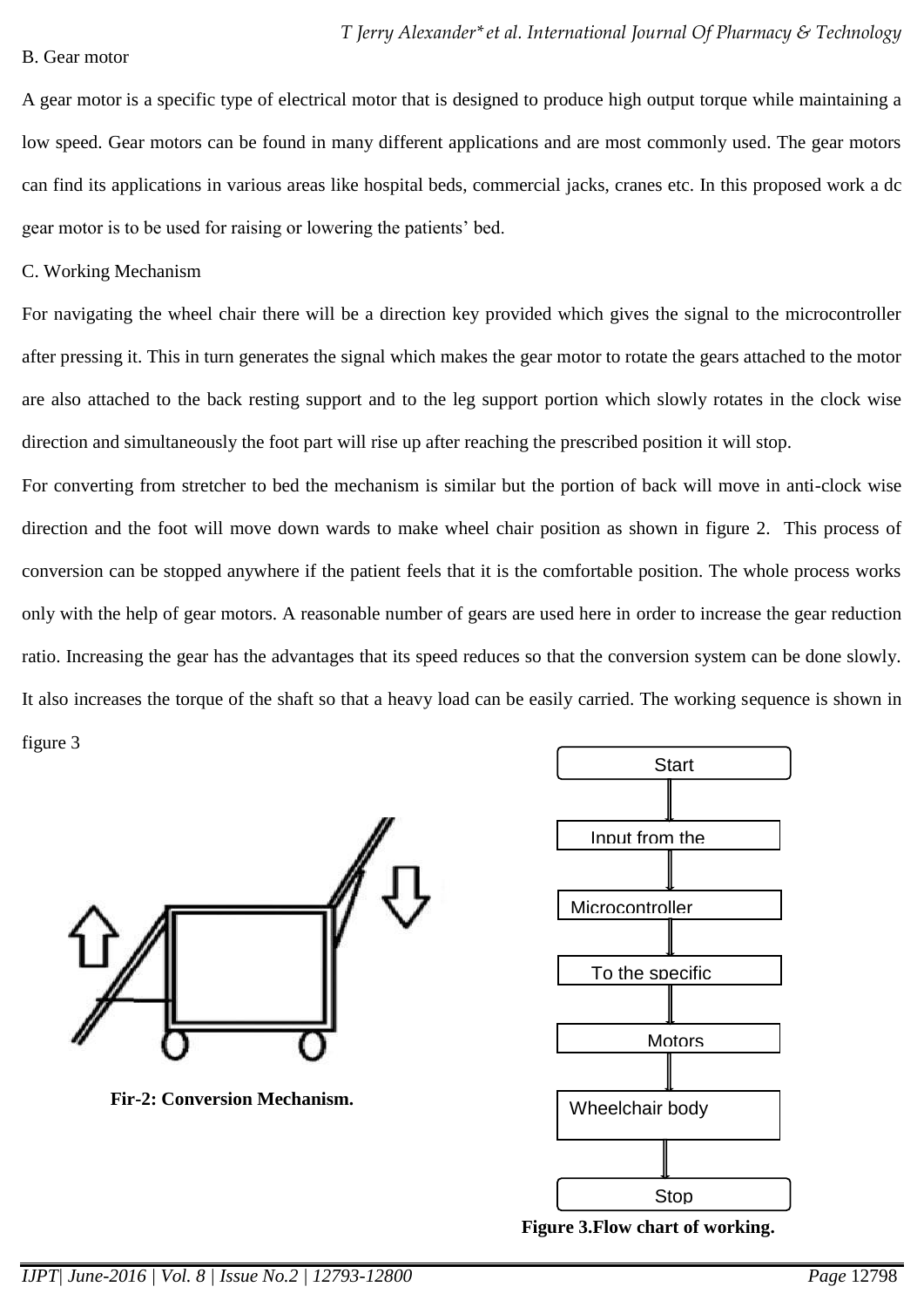#### **VI. Advantges**

In this proposed system there is no requirement for signal conversion system like electrical to pneumatic or hydraulic actuators/converters. Also this system has an advantage of not having any bulky equipment like piston and cylinder arrangement operating either on air or fluid otherwise it would become a little difficult in handling and storage of the liquid. The more complexity is the system it would require a regular maintenance. This system will provide the attending person an easy handling for the patient and the person can stop the process where the patient could feel that is their comfortable position. This system is very simple as it uses only electric motors for both movement and conversion system which also cost less than those pneumatic and electric systems.

### **VII. Conclusion and Future Expansion**

The proposed system has overcome the drawback of the existing system and this can be extended by using android app control. The above system can be easily upgraded to monitor the patient's health condition with the addition of bio- sensors. The above system can be easily upgraded to monitor the patient's health condition. Many real-time applications can be used for the patient. A number of bio sensors can be implemented to monitor the patient condition regularly. Blood pressure, heart beat, sugar level, pulse rate etc are the parameters that can be measured. This application can also be extended to the blind patients. For them it will be a difficult task to drive this automated chair. Hence some provision can be made so that using the image processing technique the obstacles in the travelling path can be identified and thus avoided.

### **References**

- 1. Shubhangi Gondane et al. "Design and development of wheelchair with stretcher Attachment," IJPME, Vol:01, Issue no: 01, pp 10-18, Jan-March 2015.
- 2. Sreerag C.S et al., "Design and development of conceptual wheel chair cum stretcher", Ramaiah school Bangalore 2011-september.
- 3. Joshi Mohit J et al.,"Design of automatic wheel chair and bed" A project Report.
- 4. Rashid Ahmed et al., "Design and Fabrication of Pneumatically Powered Wheel Chair-Stretcher Device," IJIRSET, vol:04, Issue No:10, October 2015.
- 5. S. V. Karankoti et al., "Design and Fabrication of Wheelchair-to-bed System Using Hydraulics," IJSART Vol:01, Issue: 10, October 2015.